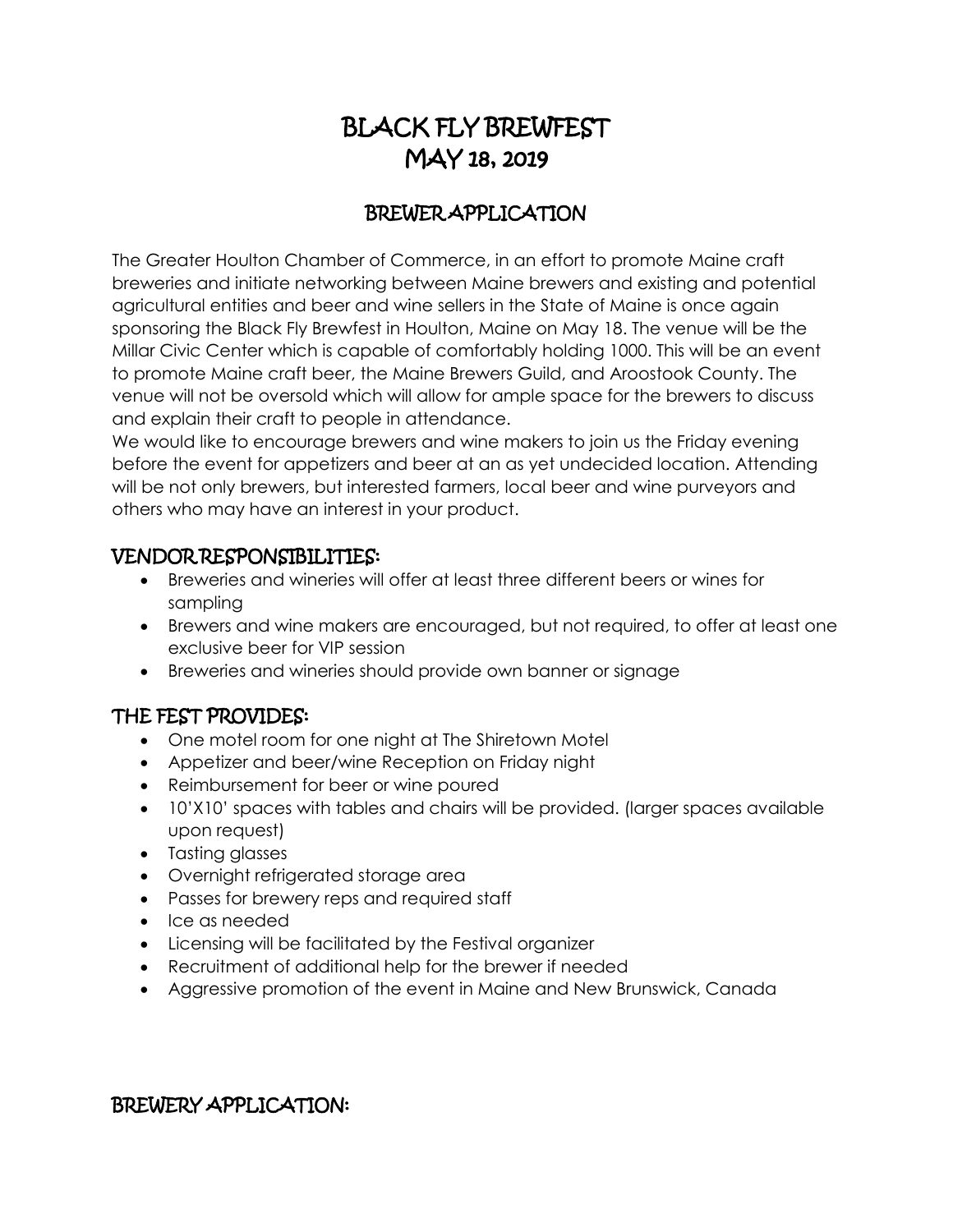This application is for craft brewers, wine makers and hard cider producers.

| Will you need additional staff to assist in pouring? ___________________________                                                                                                                       |
|--------------------------------------------------------------------------------------------------------------------------------------------------------------------------------------------------------|
|                                                                                                                                                                                                        |
| Will you be attending an Appetizer and Beer welcome on Friday evening from 5:30 to                                                                                                                     |
| Will you need a hotel room reserved in your name? ______________________________                                                                                                                       |
| If you need more than one room the organizers will be happy to make the<br>arrangements. How many rooms would you like to reserve? (Keeping in mind the                                                |
| For more information please contact:<br>Jane Torres, Greater Houlton Chamber of Commerce<br>109 Main St.<br>Houlton, Maine 04730<br>532-4216 / 694-3414<br>Fax 532-4961<br>director@greaterhoulton.com |